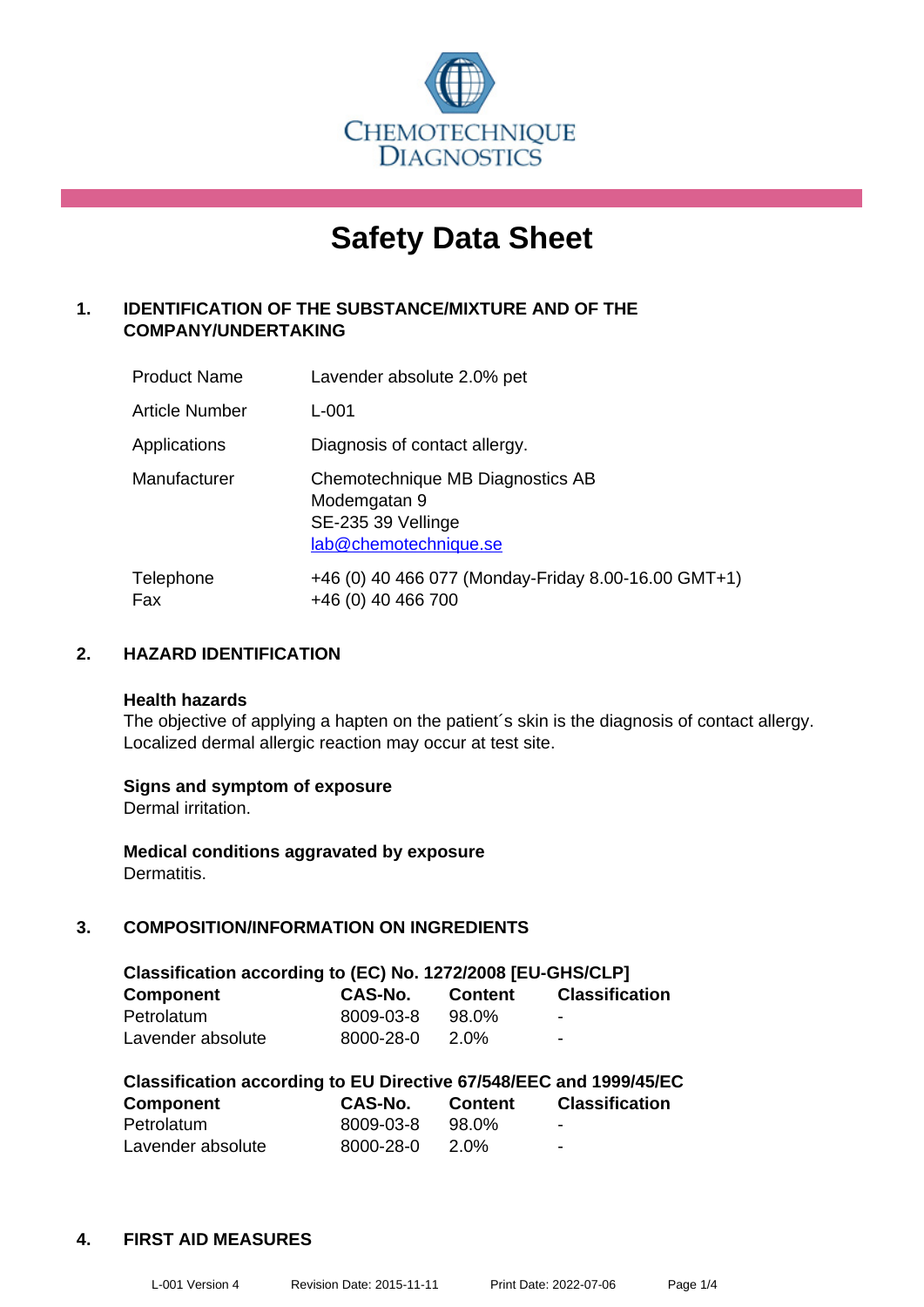#### **Emergency and first aid procedures**

Obtain medical attention.

# **5. FIRE-FIGHTING MEASURES\***

## **Suitable extinguish media**

CO2, powder or water spray. Fight larger fires with water spray or alcohol resistant foam.

## **For safety reasons unsuitable extinguishing agents** Water with full jet.

**Special protective equipment for fire-fighters** Wear self-contained respiratory protective device. Wear fully protective suit.

\*Data is shown for petrolatum only

# **6. ACCIDENTAL RELEASES MEASURES**

**Steps to be taken if material is released or spilled** Contain and place in a closed container.

# **7. HANDLING AND STORAGE**

**Precautions to be taken in handling and storage** Store dark at 5-8°C. Avoid extended exposure to light. FOR EXTERNAL USE ONLY.

# **8. EXPOSURE CONTROLS/PERSONAL PROTECTION**

**Respiratory protection** Not required.

**Ventilation** Local exhaust.

**Protective gloves** Disposal gloves.

## **Eye protection**

Not required with normal use.

## **Work/Hygienic practices**

Wash hands after each use.

# **9. PHYSICAL AND CHEMICAL PROPERTIES**

| Appearance | Greenish brown Semi-solid |
|------------|---------------------------|
| Odour      | Fragrance                 |

Melting point\* 50-55° C Flash point\* >100°C Self ignition\* Product does not self ignite.

Boiling point\* No data available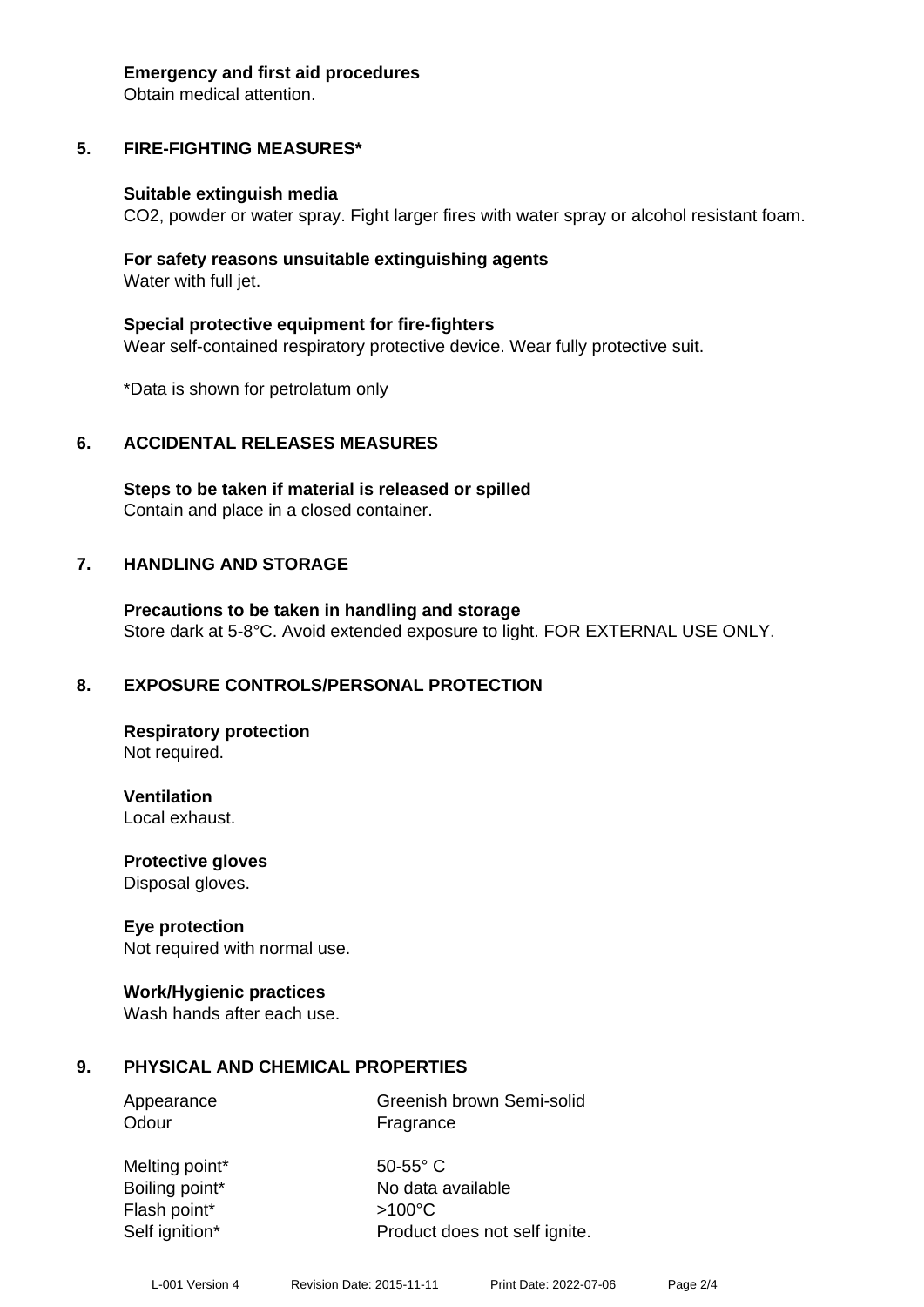Density\* No data available. Solubility in/Miscibility with Water\*

Danger of explosion\* Product does not present an explosion hazard. Insoluble

\*Data is shown for petrolatum only

## **10. STABILITY AND REACTIVITY**

#### **Incompability**

May react with strong oxidizing agents.

## **Stability**

Stable at recommended storage conditions.

## **Hazardous byproducts**

Combustion may generate CO, CO2 and other oxides.

# **Hazardous polymerization**

Will not occur.

## **11. TOXICOLOGICAL INFORMATION**

No data available.

## **12. ECOLOGICAL INFORMATION**

No data available.

## **13. DISPOSAL CONSIDERATIONS**

**Waste disposal method** Comply with federal, state/provincial and local regulation.

## **14. TRANSPORT INFORMATION**

Not dangerous goods.

## **15. REGULATORY INFORMATION**

The classification is according to the latest editions of the EU lists, and extended by company and literature data.

## **16. OTHER INFORMATION**

## **Text of H-statements and R-phrases mentioned in Section 3**

Pharmaceutical quality of tested hapten is confirmed by Chemotechnique Diagnostics according to validated analytical methods. Hapten passed test according to GMP standards.